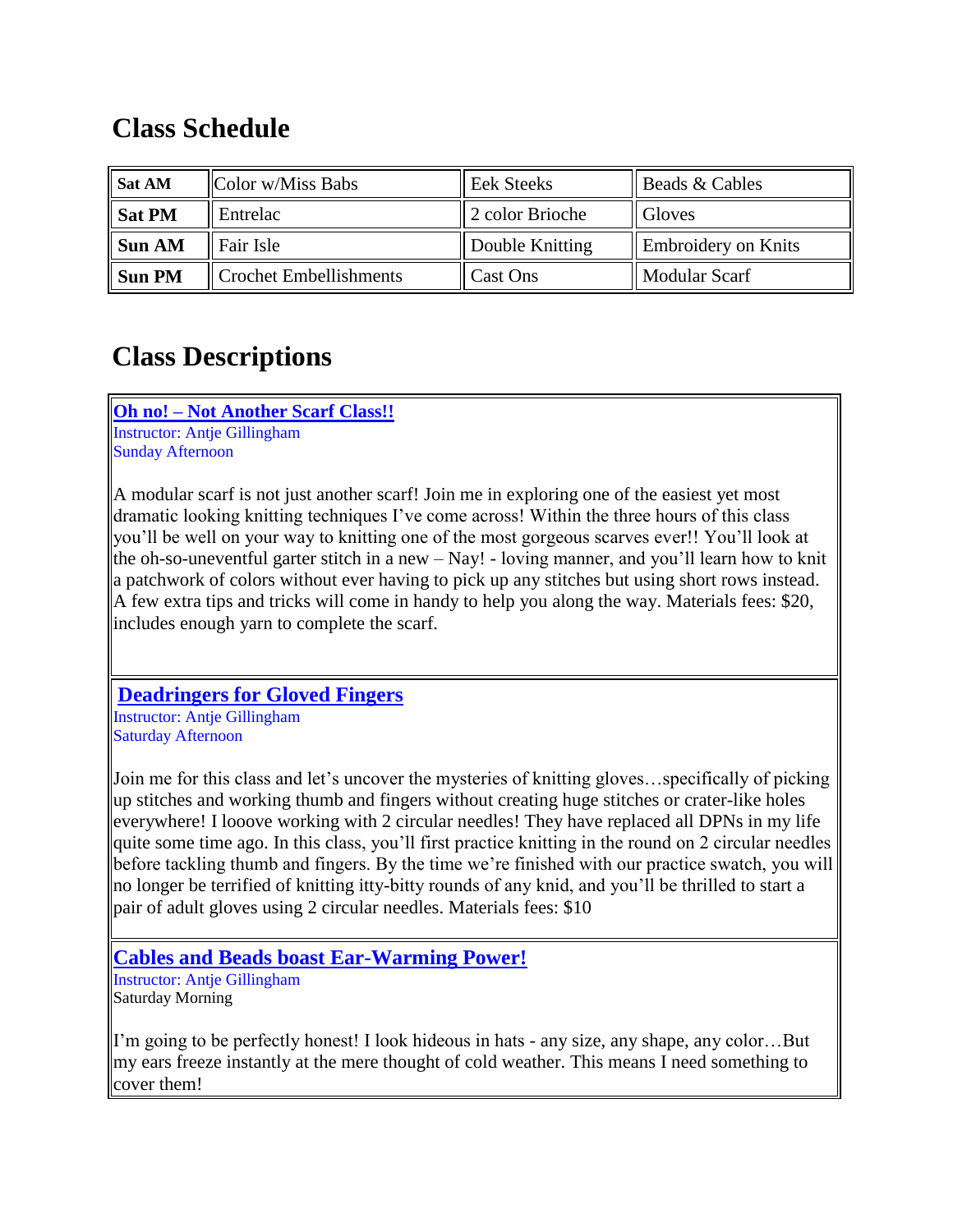Enter the ear-warming headband! It's compact, quick to put on and most importantly: No Bad Hat Hair!! Ahhh - the perfect cold weather accessory. Let's combine it with **Cables**, the queens of texture and **Beads**, those wonderful sparkly pieces of glass, and create a one of a kind beaded cabled headband! We'll fearlessly knit with beads, cable without cable needles, practice the three-needle bind off and tackle the kitchener stitch. Join me for this fun quick little project with amazing ear warming power! Materials fees: \$15.

#### **Eek Steeks**

Instructor: Aimee Abernathy Saturday Morning

Have you always wanted to knit a traditional fair isle sweater but feared the sleeve hole or cardigan steeks? Does the thought of cutting your beautiful knitting give you hives? Fear no more! There is a time and place for cutting your knitting and you will learn it in this class! Discussion of yarns that will steek and steeking methods will start off the class. Then, we will \*gasp\* cut several steeks so make sure to do your homework! Materials fees: \$5

#### **Double Knitting**

Instructor: Aimee Abernathy Sunday Morning

Double knitting is a technique where you knit a piece with no wrong side – it looks the same on both sides and often includes colorwork. Double knitting is making a come back – so learn how now! This class will cast on, knit, increase, decrease and bind off using the double knitting technique! Materials fees: \$5

**Creative Cast Ons** Instructor: Aimee Abernathy Sunday Afternoon

Are you looking for a way to make the cast on edge of your work stretchier? Easier to cast on? Prettier? In this class you will learn several cast on techniques including Judy's Magic Cast On (perfect for toe up socks!), a provisional cast on, German Twisted and tublar. We will discuss when these cast ons are better than a traditional cast on or can be substituted for one you already know! Materials fees: \$5

**Exploring Colors with Miss Babs** Instructor: Babs Ausherman Saturday Morning

During this session, we will consider what color means to us and to others. While, in part, we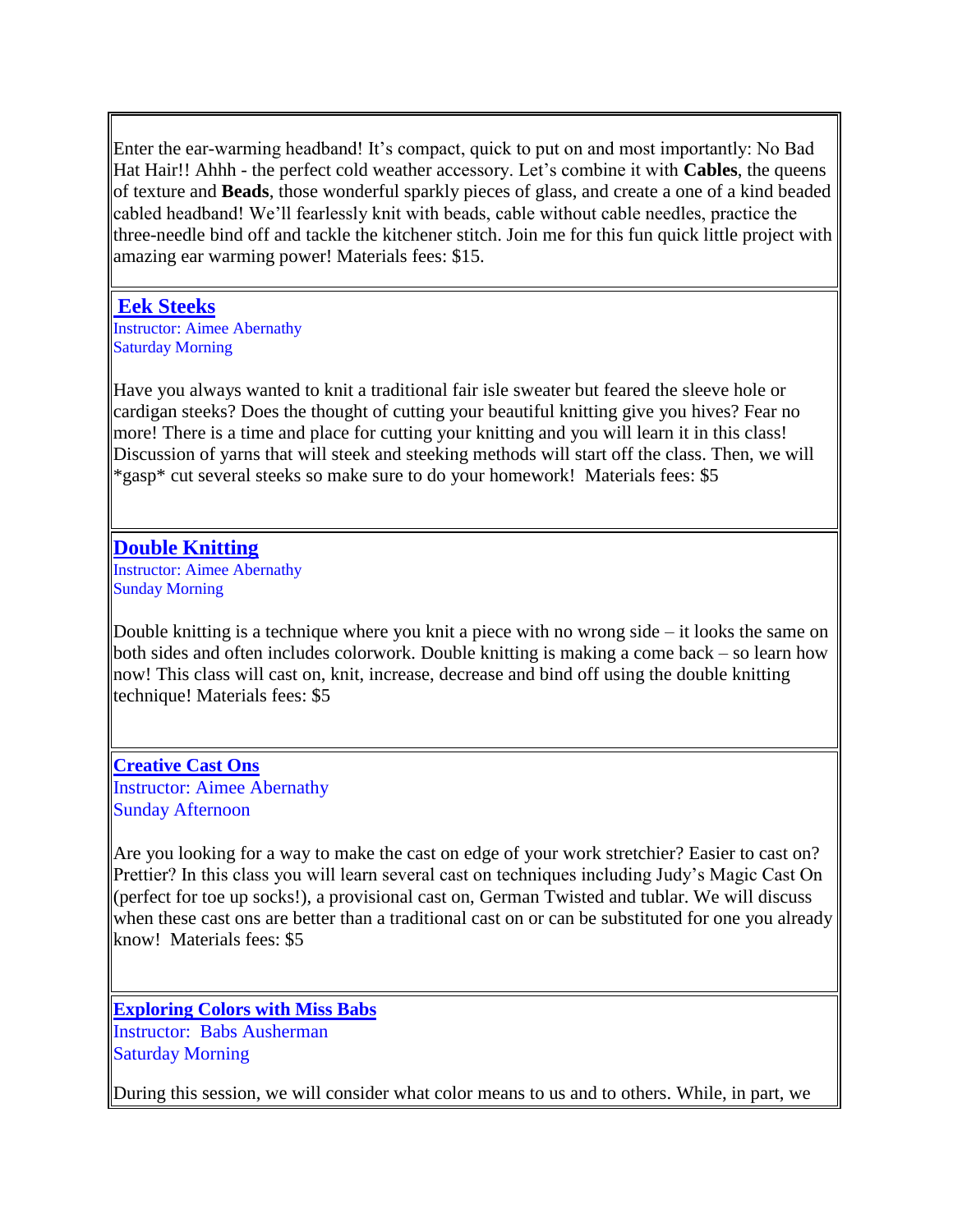will review cultural meanings of color, we will more widely explore other ways that we relate, actually see, and feel about colors. We then turn to activities which will teach ways to test color combinations for color work projects. We will discuss tips about how to select colors when in stores and at shows. Hopefully, you will come away a new appreciation for color and how to think about combining them before you actually start your project. And maybe you will be willing to try a new color or color combination that you see in a new way! And in the spirit of doing a little stash busting, this is also a chance to bring a yarn or two whose colors you love, but you don't have enough of or would like to use in combination with other colors, but can't figure out which color(s) would be good. Materials fees: \$3

#### **Entrelac**

Instructor: Babs Ausherman Saturday Afternoon

We will be working with a hat pattern – the Ashlar Cap – that was developed by my sister, Jeannie Giberson. The pattern includes 7 sizes from infant to large adult. In this class we will be knitting the infant size using 2 sport weight yarns that you will select at the beginning of class. This pattern starts with a long tail cast on using 2 colors. We then set up the hat with a Latvian Braid edging. We then move on to the entrelac portion of the hat. We will be learning how to knit forwards and backwards without turning our work. The hat ends with a little I cord. Materials fees: \$16

**Crochet Trims and Embellishment** Instructor: Mercedes Tarasovich-Clark Sunday Afternoon

Learn to give your knits a polished edge, a kitschy embellishment, or a sturdy reinforcement, with Knitting's kissing cousin, Crochet. Basic and decorative crochet edgings, crochet chain/duplicate stitch, advanced students can opt to learn crocheted applique embellishments. We'll discuss the best hooks/yarn weights for various options, how to incorporate multiple yarns. Materials fees: \$0

#### **Stitch on Stitch-Embroidery on Knits**

Instructor: Mercedes Tarasovich-Clark Sunday Morning

Learn to use plain Stockinette stitch as your blank canvas to paint with hand embroidery, accent textured cables with a pop of color, and get graphic with plaids and stripes. Duplicate stitch for faux intarsia and geometric patterning, classic embroidery stitches as applied to knitwear, color selection. Materials fees: \$5.

**2 Color Brioche**